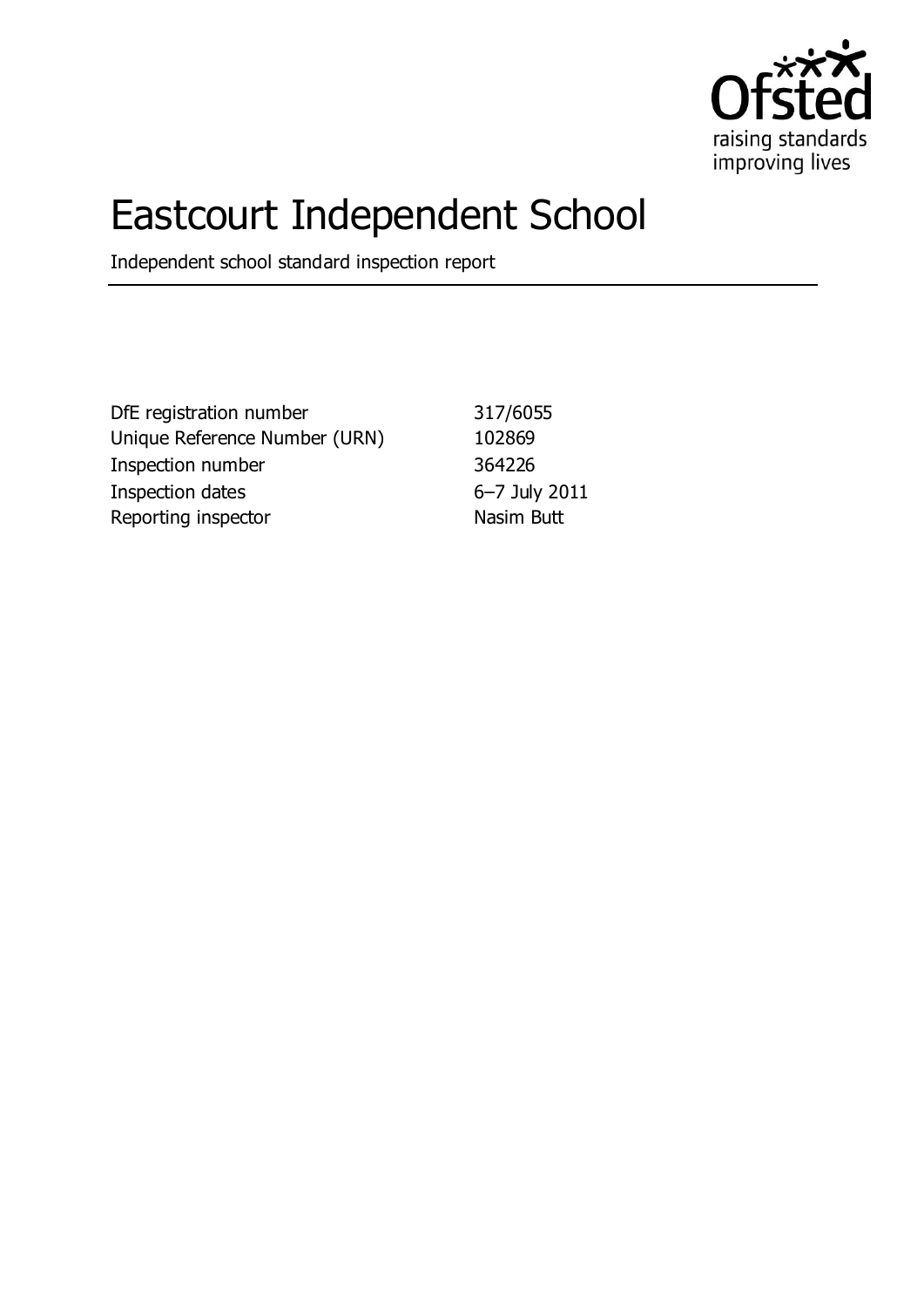The Office for Standards in Education, Children's Services and Skills (Ofsted) regulates and inspects to achieve excellence in the care of children and young people, and in education and skills for learners of all ages. It regulates and inspects childcare and children's social care, and inspects the Children and Family Court Advisory Support Service (Cafcass), schools, colleges, initial teacher training, work-based learning and skills training, adult and community learning, and education and training in prisons and other secure establishments. It assesses council children's services, and inspects services for looked after children, safeguarding and child protection.

If you would like a copy of this document in a different format, such as large print or Braille, please telephone 0300 123 1231, or email enquiries@ofsted.gov.uk.

You may copy all or parts of this document for non-commercial educational purposes, as long as you give details of the source and date of publication and do not alter the information in any way.

To receive regular email alerts about new publications, including survey reports and school inspection reports, please visit our website and go to 'Subscribe'.

Royal Exchange Buildings St Ann's Square Manchester M2 7LA

T: 0300 123 1231 Textphone: 0161 618 8524 E: enquiries@ofsted.gov.uk W: www.ofsted.gov.uk

No. 090070 © Crown copyright 2011

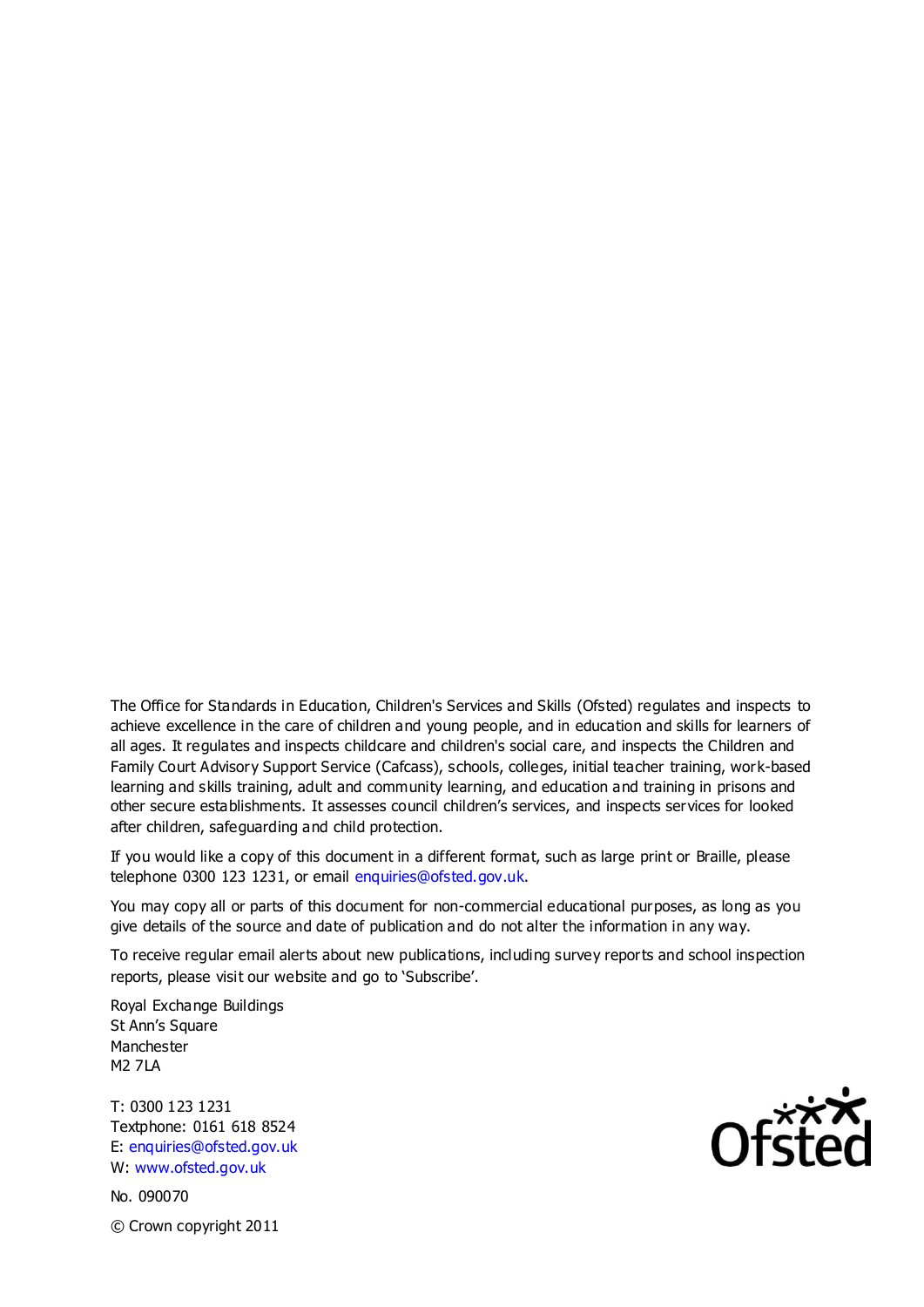

## **Purpose and scope of the inspection**

This inspection was carried out by Ofsted under Section 162A of the Education Act 2002, as amended by schedule 8 of the Education Act 2005, the purpose of which is to advise the Secretary of State for Education about the school's suitability for continued registration as an independent school.<sup>1, 2</sup>

## **Information about the school**

Eastcourt School is a long-established, selective independent school located in Ilford, Essex. The school was founded in 1896. The headteacher is also the proprietor and her family have owned the school since 1986. The school admits primary pupils between the ages of three and 11 years. There are currently 334 pupils on roll. The Early Years Foundation Stage comprises a morning and afternoon nursery and two full-time reception classes. The Stepping Stones nursery has 20 part-time children on roll. No children are in receipt of government funding. The vast majority of pupils are from Asian and African Caribbean heritages. There are no pupils with a statement of special educational needs and none are at the early stages of speaking English. The school aims 'to produce well-educated, caring, well-mannered individuals'. The school was last inspected in March 2008.

## **Evaluation of the school**

Eastcourt Independent School provides a good quality of education and successfully meets its aims. Good teaching supported by a strong curriculum in Years 1 to 6 results in pupils making good progress overall and satisfactory progress in the Early Years Foundation Stage. Pupils' personal development and their behaviour are good; they leave the school as confident and articulate young people. The overall effectiveness of the Early Years Foundation Stage, including the Stepping Stones nursery, is satisfactory. The arrangements for pupils' welfare, health and safety are good, including those for safeguarding. The school has made good progress since its last inspection and now meets all of the regulations for independent schools.

## **Quality of education**

 $\overline{a}$ 

The quality of the curriculum is good overall and satisfactory in the Early Years Foundation Stage. It is suitably broad and balanced. Although it puts a strong emphasis on English and mathematics, the curriculum provides well for pupils' creative and sporting interests and development. In addition, the school offers a good range of extra-curricular clubs and activities which promote pupils' personal development effectively. The strong emphasis on key skills in English and

 $1$  [www.opsi.gov.uk/acts/acts2002/ukpga\\_20020032\\_en\\_14#pt10-ch1-pb4-l1g162](https://www.opsi.gov.uk/acts/acts2002/ukpga_20020032_en_14%23pt10-ch1-pb4-l1g162)

<sup>2</sup> [www.opsi.gov.uk/ACTS/acts2005/ukpga\\_20050018\\_en\\_15#sch8](http://www.opsi.gov.uk/ACTS/acts2005/ukpga_20050018_en_15#sch8)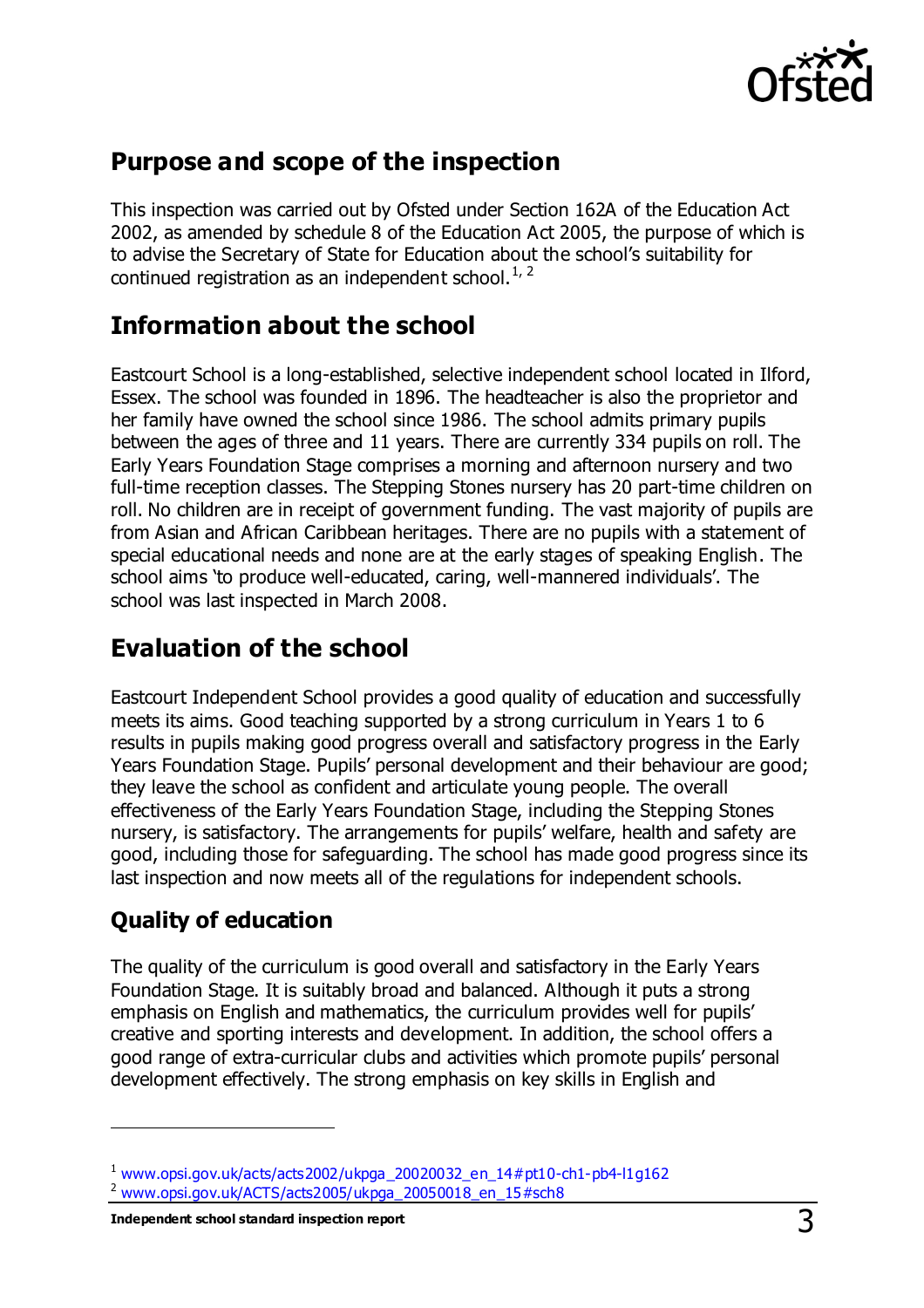

mathematics and overall good teaching means that pupils make good progress in these subjects and achieve well. Pupils write for a range of purposes, especially narrative, and develop good mathematical skills. They develop into very confident readers and speakers. Schemes of work frequently identify opportunities to develop literacy skills across the curriculum. For example, Year 6 pupils studied Van Gogh's painting, 'The Starry Night', and produced a good quality descriptive piece of writing using figurative language. A range of exciting visits and outside speakers enrich the curriculum. For example, Year 3 pupils really enjoyed an outstanding interactive session about the structure and properties of rocks presented by a visiting scientist. Although there is an agreed format for all schemes of work, the quality varies between subjects; the best practice being found in English, mathematics, science and history. Nevertheless, all schemes of work are at least satisfactory.

French successfully enriches learning in Years 3 to 6. Information and communication technology (ICT) is used regularly to enhance the presentation of work and to develop pupils' literacy skills. For example, Year 6 pupils enjoyed the simulation of a newsroom activity in which they edited their newspaper report in response to periodic news flashes displayed on the whiteboard. There is a sound programme for personal, social and health education (PSHE) supplemented by citizenship. Design and technology is incorporated through art, and the provision of music, dance and drama makes a further strong contribution to pupils' good personal development.

Teaching and assessment are good overall. Teachers form good relationships with pupils and this helps pupils to develop good attitudes to learning. Relationships are such that pupils confidently contribute ideas, listen to each other and respect others' views. Instructions to pupils are clear. Teachers and teaching assistants provide good individual support which quickly helps pupils overcome any difficulties. In lessons where learning is most effective, activities have good pace, are engaging and provide suitable challenge, allowing independent responses, but in some less effective lessons teachers miss opportunities to make the most of pupils' willingness to learn because tasks lack challenge. In the Early Years Foundation Stage, where teaching and children's progress are satisfactory, teaching sometimes does not address pupils' needs. However, most older pupils make good progress, especially in Years 4 to 6.

The school assesses older pupils with its own rigorous assessments, such as spelling tests and school examinations. The information gained provides a useful measure of pupils' progress. Older pupils are clear about how they are assessed and say that they like the traffic light system in use to assess their own progress. However, using this system, the setting of individual pupils' targets in literacy and numeracy is still at an early stage of development. Teachers regularly mark work and pupils find the comments helpful. The most helpful comments are in literacy and often suggest how pupils can improve further. In the Early Years Foundation Stage, useful assessment opportunities are missed which adversely affects the responsiveness of teaching to children's needs. Senior staff are aware that they can make even more use of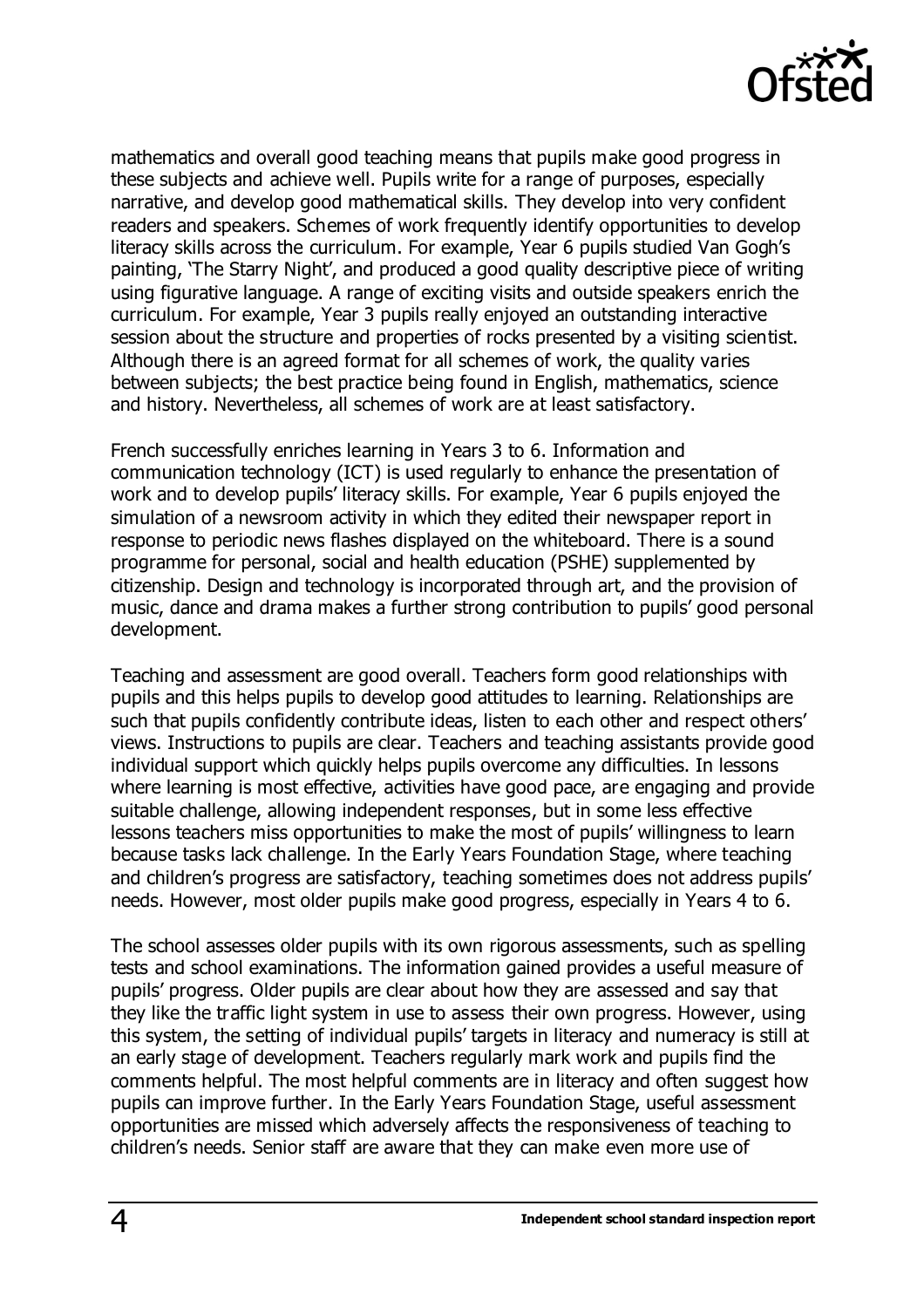

assessment information to help identify strengths and areas for further development in pupils' learning.

#### **Spiritual, moral, social and cultural development of pupils**

Pupils' spiritual, moral, social and cultural development is good. Pupils' consistently good behaviour makes a strong contribution to good learning. Provision helps to make the school a very orderly and respectful community and also supports the development of good attitudes to learning. Pupils' enjoyment of school is reflected in their good attendance. Rules and expectations are clearly understood and are followed. There are many opportunities for pupils to excel because the range of activities provided by the curriculum is broad. Self-esteem is effectively developed in a number of ways. There are frequent opportunities for pupils to contribute in lessons and individual academic, creative and sporting performance is celebrated. Pupils are proud of their school. They get opportunities to have a representative role through drama productions, singing, playing musical instruments, entering competitions, and playing in sports teams.

Pupils regularly raise money for national and local charities. They welcome all of these opportunities to contribute to the local and wider community. During the inspection, children in the Reception Year and pupils in Years 1 and 2 donned colourful attire and rehearsed confidently and energetically for their end of year production at the local theatre. Older pupils can hold articulate conversations and express their views confidently. However, the school has not yet taken the opportunity to take advantage of this and channel this energy through the formal structure of a school council. Pupils' good attendance, impressive achievements in key skills and self-confidence contribute effectively to their future economic wellbeing and next steps in education.

Pupils successfully learn about other cultures and world religions through class discussions about current national and world affairs, assemblies, geography, religious education, and visiting places of worship. Through PSHE, pupils are developing a sound awareness of the key public services and institutions in England. Pupils from a range of different backgrounds get on very well with each other, resulting in strong community cohesion throughout the school.

## **Welfare, health and safety of pupils**

Provision for pupils' welfare, health and safety is good. Pupils are well cared for. The school safeguards and promotes the welfare of all pupils effectively. Pupils thrive in the safe, nurturing environment. The school has devised and fully implements a wide range of polices, including those for anti-bullying, behaviour and health and safety on visits outside the school. All activities both in and outside school are carefully risk assessed. The safeguarding of pupils is good. There is a robust child protection policy, which is fully implemented. Well-organised supervision procedures ensure that pupils are safe at all times. The two designated members of staff responsible for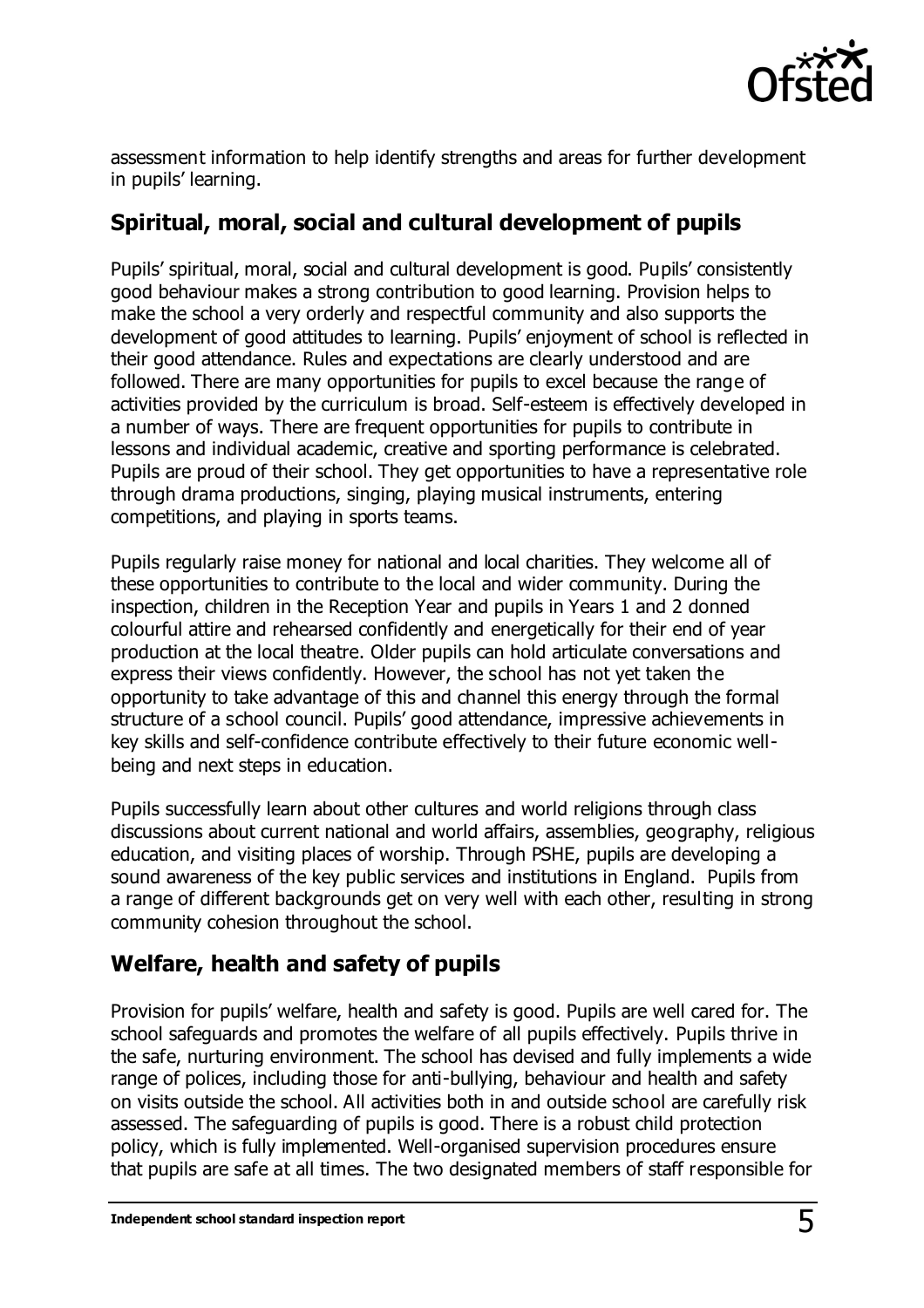

safeguarding are trained to a high level and all staff have received appropriate training. Fire safety procedures are rigorous. A sound risk assessment is in place; regular fire drills are carried out and these are formally recorded. All fire appliances are maintained regularly and appropriate fire signage is in place. There is monitoring of the fire risk assessment but outcomes are not always well documented. The firstaid policy meets requirements and all members of staff are appropriately trained in first aid, including those responsible for the children in the Early Years Foundation Stage. Pupils are encouraged to eat healthily and take regular exercise, for example, through a regular programme of physical education which includes games and dance. The school has devised a three-year accessibility plan which ensures it fulfils its duties under the Disability Discrimination Act 1995, as amended.

## **Suitability of staff, supply staff and proprietors**

The school has checked the suitability of all staff and others who work with children and all of the required information is recorded in the single central register.

#### **Premises and accommodation at the school**

The premises and accommodation are safe and suitably support learning. Although some classrooms are relatively small, the space is managed well and is sufficient for the number of pupils in class. Circulation spaces such as stairways are slightly restricted, but adequate. Pupils' good behaviour around the school enables ease of movement. There are impressive displays of pupils' work in many classrooms, projecting the sense of a purposeful learning environment. The premises, including the kitchen, are clean and well maintained.

## **Provision of information**

Through the prospectus, website and additional information, parents are kept well informed. All of the required information is provided, or made available, through these sources. Parents now receive a considerably improved annual report and have regular opportunities to meet with the staff. In addition, the outcomes of assessments conducted every six weeks are shared with parents.

#### **Manner in which complaints are to be handled**

The school's complaint procedures meet regulatory requirements.

## **Effectiveness of the Early Years Foundation Stage**

The overall effectiveness and outcomes in the Early Years Foundation Stage are satisfactory. Children make satisfactory progress across all six areas of learning. Children are happy to come to school and enjoy the activities organised by the adults. There is a secure and welcoming environment and children have adequate levels of attention from adults.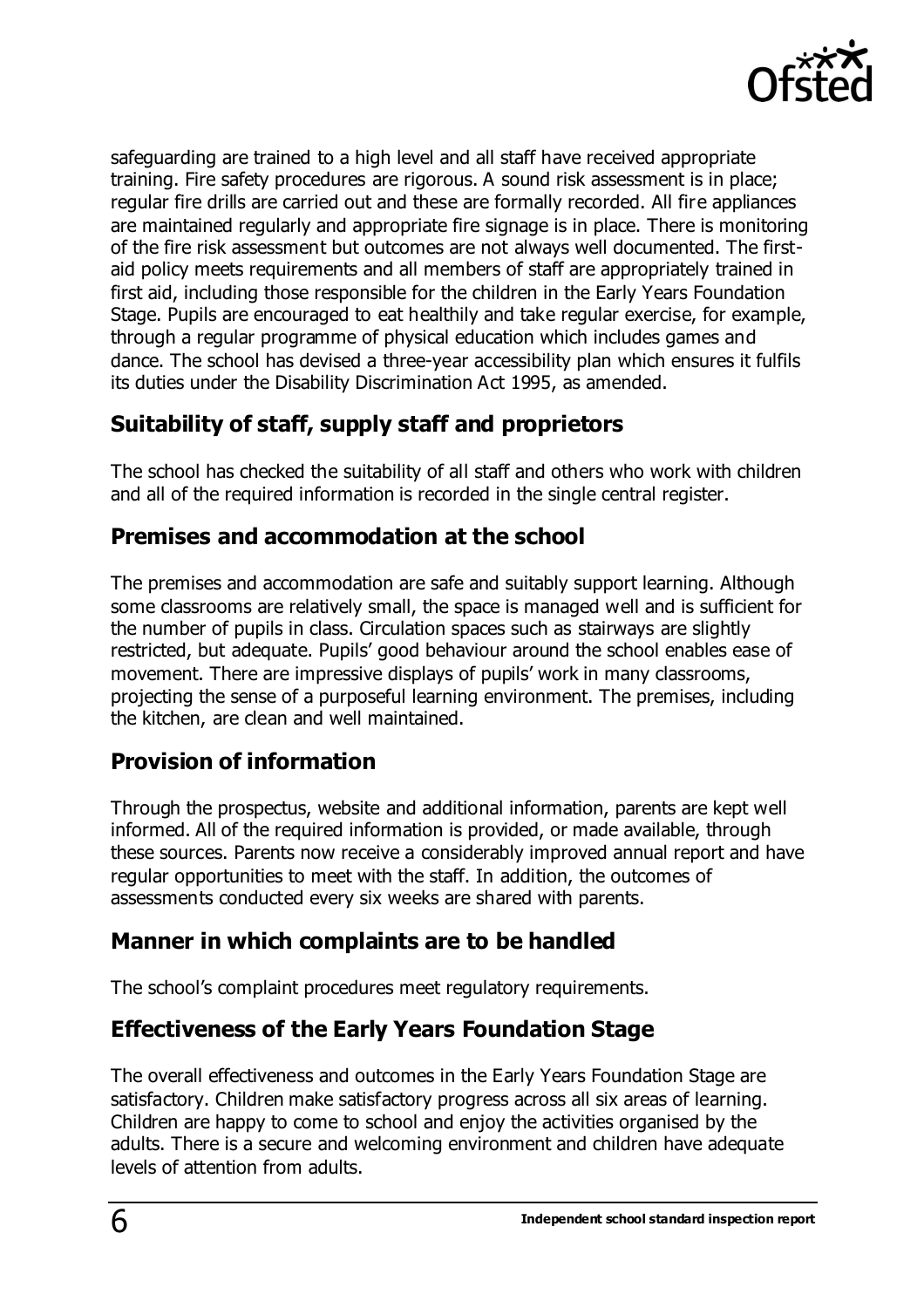

Provision is satisfactory. The nursery area and reception classroom provide adequate accommodation which is appropriately organised and has reasonable access to outside space. Opportunities for learning outdoors promote children's physical, creative and imaginative development and although this provision is satisfactory there are missed opportunities to use the area more frequently.

Teaching and assessment are satisfactory. In the good lessons, children make stronger progress, because activities are challenging, interesting and children work independently and find things out for themselves. Activities in one area of learning are linked well to others. In some lessons, however, such links are not made. In some child-initiated learning, teachers do not always link the activities closely enough to the objectives identified in the planning, restricting children's progress. In other lessons insufficient attention is sometimes given to identifying children's specific needs and adapting teaching accordingly. This also results in children making satisfactory rather than good progress.

There is useful ongoing assessment which identifies, in part, the next steps in children's learning. However, not all aspects of children's development are assessed, for example, when teaching elements of language and number. In consequence, this adversely affects the quality of teachers' planning.

The arrangements to provide care and welfare for pupils are good. Pupils learn effectively about safety and health during their various activities.

The setting is satisfactorily led and managed with good deployment of adults, satisfactory use of resources, and careful attention to the welfare and safety of the children. However, aspects of the provision including some lack of professional development for staff are limiting children's achievements. Self-evaluation is satisfactory; vision and desire for improvement are strong but reasonable objectives for improvement in all aspects of provision are not always wholly effective.

## **Compliance with regulatory requirements**

The proprietor has ensured that the school meets The Education (Independent School Standards) (England) Regulations 2010, schedule 1 ('the Regulations').

## **What the school could do to improve further**

While not required by regulations, the school might wish to consider the following points for development:

- in the school as a whole, ensure that all teachers make the best use of assessment information to plan for the full range of abilities in their classes.
- ensure that all child-initiated activities in the Early Years Foundation Stage are closely linked to the objectives identified in lesson planning so that children make good progress.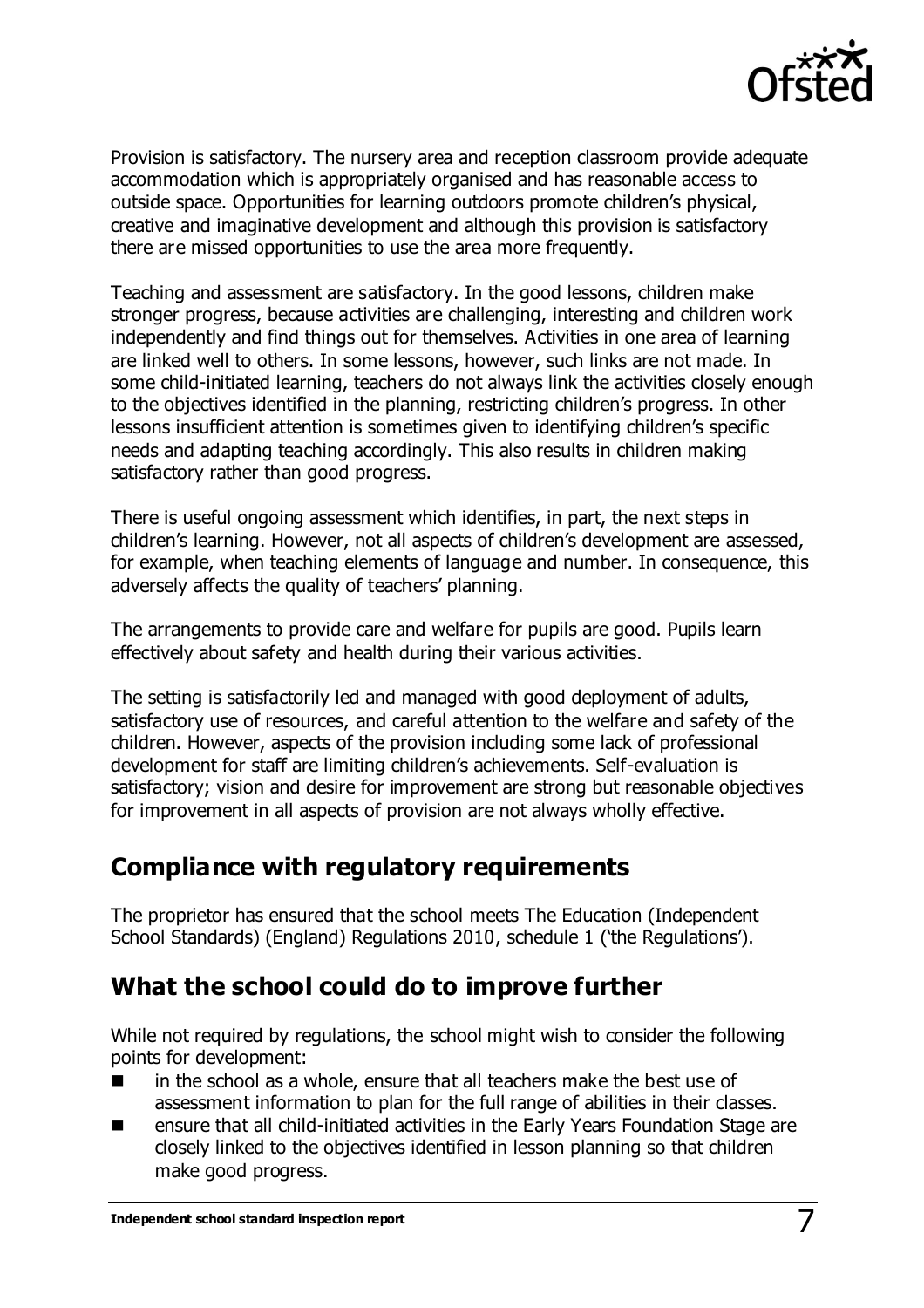

# **Inspection judgements**

| outstanding          |
|----------------------|
| satisfactory<br>good |
| inadequate           |

#### **The quality of education**

| Overall quality of education                                                                    |  |  |
|-------------------------------------------------------------------------------------------------|--|--|
| How well the curriculum and other activities meet the range of needs<br>and interests of pupils |  |  |
| How effective teaching and assessment are in meeting the full range<br>of pupils' needs         |  |  |
| How well pupils make progress in their learning                                                 |  |  |

#### **Pupils' spiritual, moral, social and cultural development**

| Quality of provision for pupils' spiritual, moral, social and cultural<br>development |  |  |
|---------------------------------------------------------------------------------------|--|--|
| The behaviour of pupils                                                               |  |  |

#### **Welfare, health and safety of pupils**

| The overall welfare, health and safety of pupils |  |  |  |  |
|--------------------------------------------------|--|--|--|--|
|--------------------------------------------------|--|--|--|--|

#### **The quality of the Early Years Foundation Stage provision**

| Outcomes for children in the Early Years Foundation Stage                             |  | ✔ |  |
|---------------------------------------------------------------------------------------|--|---|--|
| The quality of provision in the Early Years Foundation Stage                          |  |   |  |
| The effectiveness of leadership and management of the Early Years<br>Foundation Stage |  |   |  |
| Overall effectiveness of the Early Years Foundation Stage                             |  |   |  |